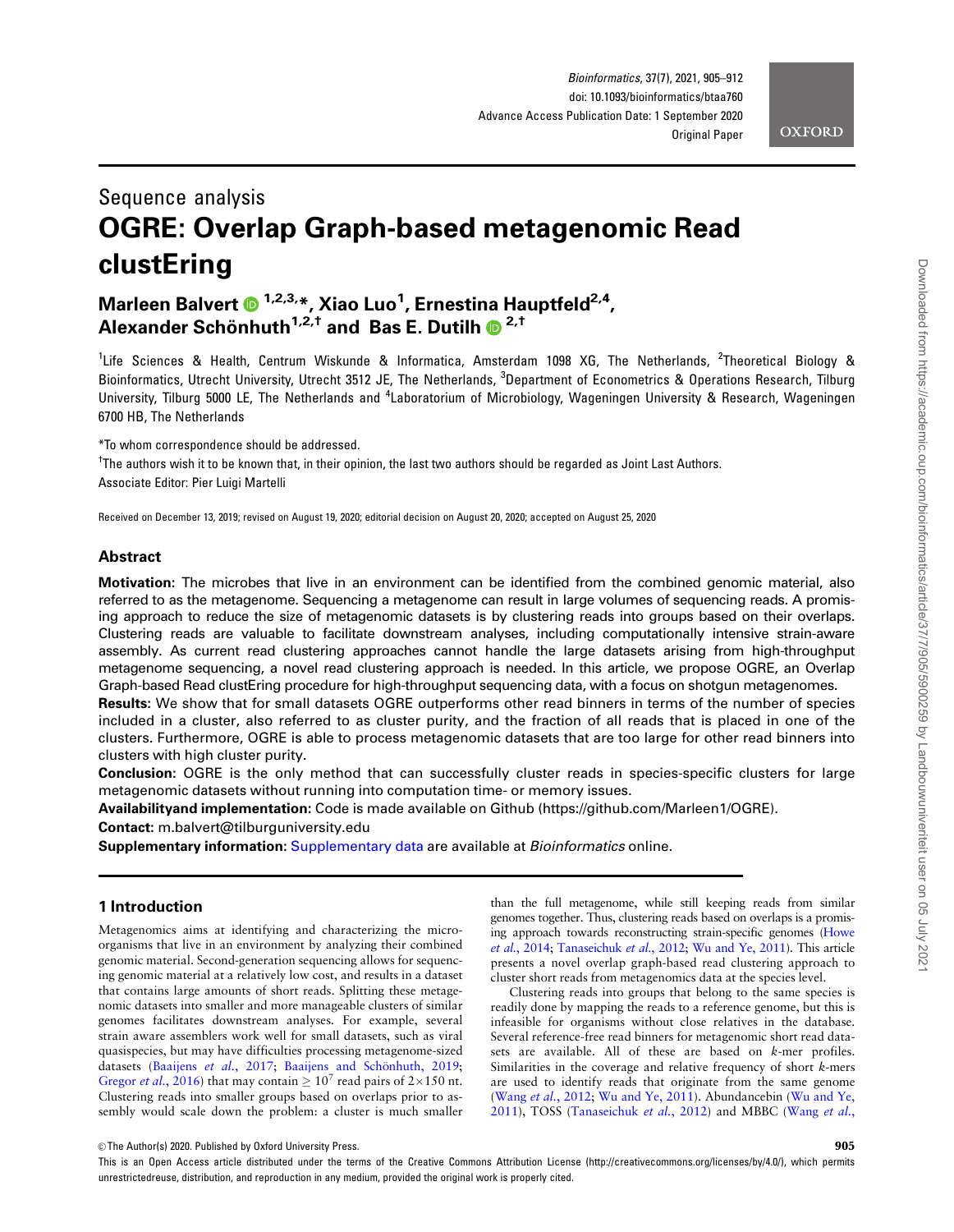<span id="page-1-0"></span>[2015\)](#page-7-0) use this property to derive the species' abundances and cluster reads accordingly. These methods rely on the assumption that species in the metagenome tend to occur at different abundance levels. MetaCluster 5.0 (Wang et al.[, 2012](#page-7-0)) first filters reads from extremely low abundant  $(< 5 \times$ ) species based on their k-mer frequencies. Next, long  $k$ -mers (36 nt), which are unique to a genome, are used to cluster reads from high-abundance species  $(>10\times)$ . The remaining reads (from low-abundance species) are clustered based on intermediate length k-mer profiles (22 nt).

As demonstrated in our results (Section 3.2), the existing read binning methods are capable of providing a clustering for small datasets (<2.5 million reads). There are currently no methods available that can group commonly sized ( $\geq 10^7$  read pairs of 2×150 nt) metagenome datasets into taxonomically meaningful clusters.

In this article, we present OGRE, an Overlap Graph-based Read clustEring method. Earlier work ([Baaijens](#page-7-0) et al., 2017) pointed out that overlap graph-based instead of k-mer based approaches can have decisive benefits when trying to distinguish between genomes at the strain level. The intuition behind overlap graph-based clustering and assembly is as follows: if one were to construct an overlap graph from reads that stem from a single genome, then the graph consists of a single component when horizontal coverage is complete and vertical coverage over the entire genome is sufficiently high. When an overlap graph contains reads from multiple genomes (i.e. a metagenome) then the components belonging to different genomes will be connected only in regions where two genomes are highly similar. An overlap graph is thus an intuitive tool for metagenomic read clustering, as connected components can be identified with groups of reads that stem from similar genomes.

While the use of overlap graphs is not uncommon for Next-Generation Sequencing (NGS)-based assembly ([Baaijens](#page-7-0) et al., [2017;](#page-7-0) [Simpson and Durbin, 2010](#page-7-0)), no efficient implementation of an overlap graph-based clustering approach exists in the current literature. In this article, we present OGRE, the first computationally feasible overlap graph-based read clustering approach for highthroughput sequencing data, with a focus on shotgun metagenomes. OGRE constructs an overlap graph where reads are represented as nodes and edges reflect overlaps between reads. The algorithm employs Minimap2 [\(Li, 2018](#page-7-0)) to identify overlaps between reads. We make use of machine learning to predict which of these overlaps correspond to reads from the same species. For each step, we develop algorithmic approaches to enable OGRE to handle metagenome-sized read data. Finally we use Mash [\(Ondov](#page-7-0) et al., [2016\)](#page-7-0) to combine highly similar clusters. We show that OGRE is capable of clustering large metagenomic datasets into speciesspecific clusters without running into memory- or time issues. This makes OGRE, to the best of our knowledge, the first method to yield clusters of reads with high species purity from high-diversity shotgun metagenomic datasets.

#### 2 Materials and methods

It is our aim to design a method that clusters metagenomic reads into species-specific clusters by constructing an overlap graph and identifying the connected components within this graph. The algorithm needs to be able to efficiently construct an overlap graph from a large metagenomic dataset typically containing tens of millions of reads, and efficiently identify the clusters in the overlap graph. Here, we first give a global overview of OGRE, further details are discussed in the following sections.

OGRE consists of four steps: (1) construct an overlap graph, (2) from the list of overlaps select those that are expected to link two reads from the same species, (3) cluster reads that are in the same connected component in the overlap graph and (4) merge highly similar clusters (Fig. 1). In steps (3) and (4), one can impose a maximum cluster size to avoid unrealistically or inconveniently—for downstream analysis—large clusters.

For overlap graph construction, we use Minimap2 ([Li, 2018\)](#page-7-0), a tool that uses a heuristic approach to rapidly identify read overlaps. For each overlap, we compute a quality score to obtain an overlap graph with weighted edges, where high weights correspond to



Fig. 1. Workflow of OGRE

overlaps linking reads that are likely to stem from the same species. Weights are in the interval [0,1], and edges (overlaps) with a weight <0.5 are removed from the graph. We then cluster reads such that pairs of reads with a high overlap score are in the same cluster using an efficient parallel implementation of single linkage clustering. We observed that two or three clusters may cover the same part of the genome (see Section 3). Therefore, clusters that show high sequence similarity are merged using Mash [\(Ondov](#page-7-0) et al., 2016). These four steps are further described in Sections 2.1, 2.2, 2.3 and 2.4, respectively.

#### 2.1 Overlap graph construction

Minimap2 outputs a list of pairs of overlapping reads with information corresponding to this overlap. It offers two possible output formats: a PAF file [\(Li, 2016\)](#page-7-0) and a SAM file (Li et al.[, 2009](#page-7-0)). We experienced issues with the PAF format, as it often reported only part of the overlap between two reads, which could then be mistaken for an overlap in the middle of a read and removed by our post-processing procedure. The SAM format does not suffer from this, as it outputs the CIGAR string from which the complete overlap range can be deduced. After running Minimap2, we discarded overlaps in the middle of reads as these make no sense in terms of clustering or assembly. This leaves us with a list of overlapping pairs of reads, hence a list of overlap graph edges. We chose settings for Minimap2 that allowed for identification of a large number of overlaps with a length of  $\geq 60$  bases (k = 21, w = 11, s = 60, m = 60,  $n = 2$ ,  $r = 0$ ,  $A = 4$ ,  $B = 2$ ,  $-end-bonus = 100$ , see [https://lh3.github.](https://lh3.github.io/minimap2/minimap2.html) [io/minimap2/minimap2.html](https://lh3.github.io/minimap2/minimap2.html)). For an evaluation of several Minimap2 parameter settings, see [Supplementary Table S3.](https://academic.oup.com/bioinformatics/article-lookup/doi/10.1093/bioinformatics/btaa760#supplementary-data)

The list of overlaps produced by Minimap2 contains overlaps where both reads originate from the same species as well as pairs where the reads come from different species. We aim to discard the latter by predicting for each overlap whether the reads originate from the same species based on a measure of overlap strength. For this, we compute two metrics that could be relevant: the overlap length and a matching probability based on Phred scores [also used in [Baaijens](#page-7-0) et al. (2017)]. The predictive power of these metrics will be assessed in the results (Section 3.4).

The Phred-based overlap score is computed as follows. Suppose we have an overlap for which we observe the two read sequences  $s_1, s_2 \in \{A, C, G, T\}^n$  with corresponding Phred score sequences  $p_1$ ,  $p_2$ . While  $s_1$  and  $s_2$  denote the *observed* read sequences, we denote the *true* (unknown) read sequences by  $\sigma_1$  and  $\sigma_2$ . The probability that  $s_1$  and  $s_2$  have the same base in the *i*th position can be calculated as follows:

$$
P(\sigma_{1,i} = \sigma_{2,i}) = \sum_{b=A,C,G,T} P(\sigma_{1,i} = \sigma_{2,i} = b)
$$
  
= 
$$
\sum_{b=A,C,G,T} P(\sigma_{1,i} = b)P(\sigma_{2,i} = b),
$$

where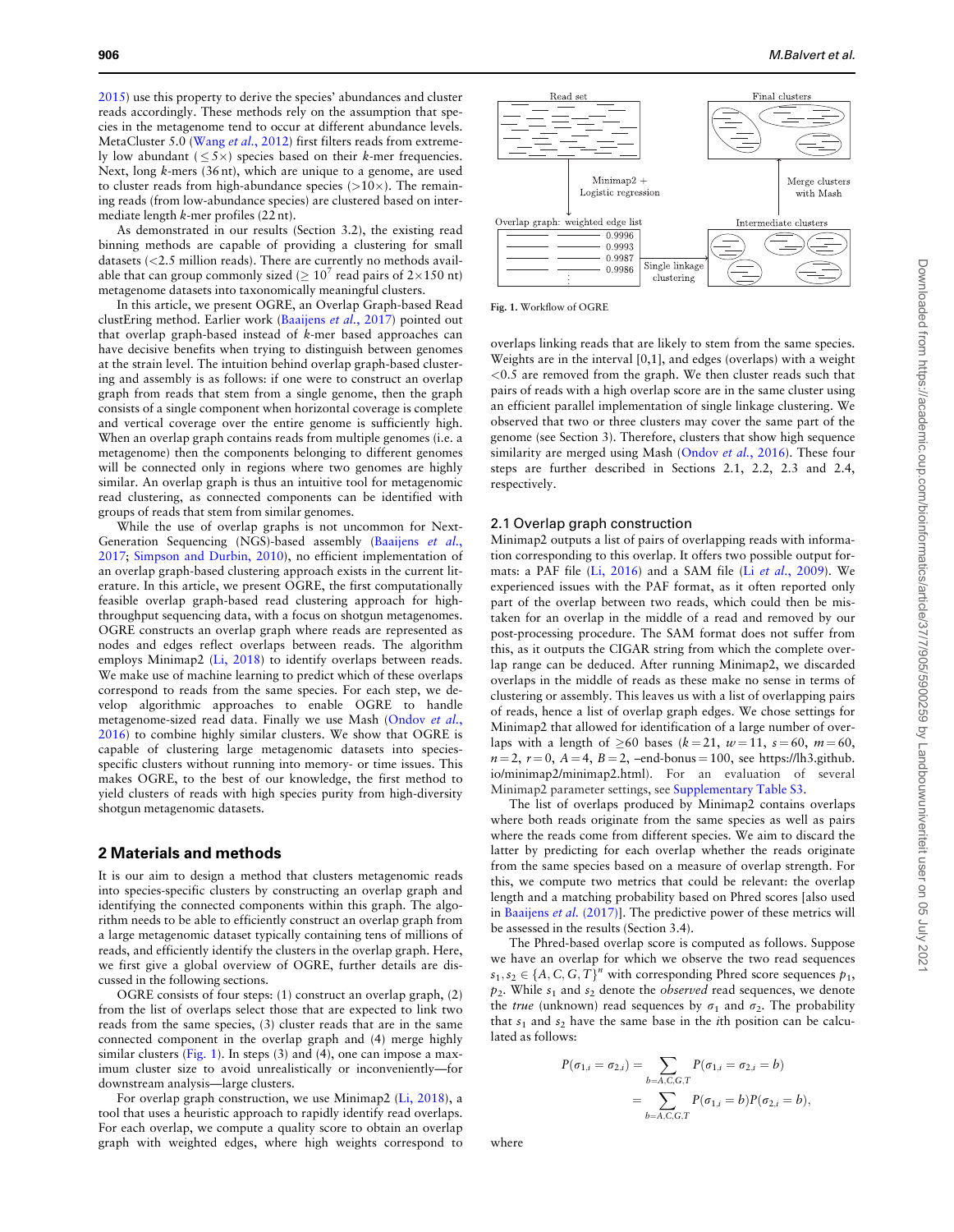$$
P(\sigma_{1,i} = b) = \begin{cases} 1 - 10^{\frac{-p_{1,i}}{10}} & \text{if } s_{1,i} = b \\ \frac{1}{3} 10^{\frac{-p_{1,i}}{10}} & \text{otherwise.} \end{cases}
$$

From this, we compute the Phred-based matching probability, i.e. the probability that two sequences are identical, which is defined as the probability that two bases are identical multiplied over the full overlap:

$$
\sqrt[n]{\prod_{i=1}^n P(\sigma_{1,i}=\sigma_{2,i})}.
$$

Using the nth root prevents that long overlaps are penalized more heavily than short ones, while longer overlaps of equal quality should be preferred over shorter ones.

Minimap2 produces a SAM file containing a large header and for each overlap the read IDs, CIGAR strings, mapping positions, segment sequences and Phred scores. In our initial tests with a dataset (CAMI\_low, see Section 2.5) of approximately 50 million reads, thus approximately 50 000  $000<sup>2</sup>$  pairs of reads, the output file exceeded 1 TB—once the file reached a size of 1 TB, we stopped the process to prevent storage issues, so we do not know how large the file could get. However, for our purposes, we only need a list of overlaps characterized by the read IDs, the overlap length and the Phred-based overlap quality score, which requires a substantially smaller amount of space. To prevent the production of a large output file we split the set of reads into k equal subsets  $s_1, \ldots, s_k$  and ran Minimap2 for every pair of subsets  $(s_i, s_j) \in \{s_1, \ldots, s_k\} \times \{s_1, \ldots, s_k\}.$  Due to its heuristic nature Minimap2 produces a slightly different output for  $(s_i, s_j)$  compared to  $(s_i, s_i)$ ,  $i \neq j$ , that is, it matters which subset is used as a reference and which one as a query. We therefore ran both, resulting in  $k^2 - k$ small output files. Note that when  $i = j$  we only need to run Minimap2 once. For each file, we only kept the read IDs, CIGAR strings, read sequences and Phred scores and removed the remaining redundant information. We computed the overlap length and the Phred-based matching probability from the CIGAR strings, the read sequences and Phred scores, after which the latter three were discarded. This approach is good practice when using parallel resources ([Hadoop, 2019\)](#page-7-0).

Next, for each pair of subsets  $(s_i, s_j)$ , we combined the two overlap files (one obtained with the first subset as reference and the second as query, and one obtained with the reverse) and removed all overlaps that occurred twice. The resulting  $k + (k - 1) + \cdots + 2 + \cdots$  $1 = k * (k + 1)/2$  overlap files were merged into a single overlap file that contained a list of overlaps characterized by the corresponding read IDs, overlap length and Phred-based overlap score. This file is the list of overlap graph edges.

# 2.2 Filtering overlaps between reads from different species

We wish to give each edge a weight that indicates the strength of the overlap, and remove overlaps with a low weight as we suspect those to be linking reads from different species. We use logistic regression to determine the edge weights. Logistic regression is a machine learning method that predicts for each sample a binary class based on a sigmoid function applied to a linear transformation of sample characteristics:

$$
f(x) = \frac{1}{1 + \exp(-\beta_0 - \sum_{i=1}^{m} \beta_i x_i)},
$$

where  $x \in \mathbb{R}^m$  is the vector of sample characteristics. Note that  $f(x) \in [0, 1]$ . Samples with  $f(x) > 0.5$  are predicted to be in one class, the other samples in another. In our case, the classes are 'same species' and 'different species', where  $f(x) > 0.5$  corresponds to 'same species', x represents an edge, and the characteristics are the overlap length and the Phred-based overlap score. The edge weights in the overlap graph are defined as the output value of the logistic regression  $f(x)$ , and edges with  $f(x) < 0.5$  are removed. Values for Downloaded from https://academic.oup.com/bioinformatics/article/37/7/905/5900259 by Landbouwuniveriteit user on 05 July 202 Downloaded from https://academic.oup.com/bioinformatics/article/37/7/905/5900259 by Landbouwuniveriteit user on 05 July 2021

 $\beta_0, \ldots, \beta_m$  are obtained by training the model on past data where the true class of each sample is known. The CAMI database [Critical Assessment of Metagenomic Interpretation, [Sczyrba](#page-7-0) et al. [\(2017\)](#page-7-0)] contains many synthetic datasets that can be used as training data. When applying OGRE to one of the CAMI datasets, we trained the logistic regression model on the other datasets to avoid overlap between training and testing data. Examples of training datasets and resulting regression coefficients are provided in [Supplementary Table S4](https://academic.oup.com/bioinformatics/article-lookup/doi/10.1093/bioinformatics/btaa760#supplementary-data). A ready-to-use training dataset is included on Github, but one could supply their own training data if desired. We further discuss our training approach in Section 3.5.

# 2.3 Implementation of single linkage clustering algorithm

Single linkage clustering was selected as it was the most efficient clustering algorithm. The list of overlaps—constructed as described above—describes the overlap graph and forms the starting point of the clustering algorithm. Initially each read forms a cluster by itself, and every iteration the single linkage algorithm merges the two clusters with the highest overlap score between them. The overlap score between clusters A and B is defined as the maximum overlap score over all pairs of read ends  $r = (r_1, r_2), r_1 \in A, r_2 \in B$  (Fig. 2). Sorting the overlaps by decreasing overlap score provides the order in which clusters are merged. After sorting, the merging algorithm's complexity is linear in the number of edges: for each line in the file, the two clusters that contain the reads of that line are merged.

While looking for the connected components in a graph all edges are used, so the order in which clusters are merged may seem irrelevant. However, one may wish to limit the cluster size. The cluster size threshold depends on why a user performs the read clustering in the first place. For example, if the end goal is strain-aware assembly, then the maximum cluster size depends on the assembler's capacity. An additional advantage is that connected components may contain multiple species, so limiting the cluster size improves cluster purity, see Section 3.5.

The above algorithm has a complexity of  $O(n \log n + n)$ , namely the complexity of the merge sort algorithm used by the bash command 'sort' plus the complexity of the single linkage algorithm, where  $n$  is the number of edges in the graph or overlaps. Note that  $n$ is in the order of  $10^9$  ([Supplementary Table S6\)](https://academic.oup.com/bioinformatics/article-lookup/doi/10.1093/bioinformatics/btaa760#supplementary-data). This makes executing the algorithm non-trivial: any serial clustering algorithm has to go through all the edges in the overlap list and will thus take an infeasible amount of time. We therefore use several techniques to speed up the method.

Hash table We store our clustering in a hash table where each key is a node (read ID) and its value is the ID of the cluster the read belongs to (see left part of [Fig. 3a\)](#page-3-0). Recall that initially each read forms a cluster on its own, and in each iteration, two clusters are merged. Merging two (single-node) clusters is done by updating the value of one node to be equal to the read ID of the other node instead of the cluster ID. This results in a cluster with two nodes where the value of one node is the read ID of the second node, and the value of the second node is the cluster ID [\(Fig. 3a](#page-3-0)). When merging two clusters that contain multiple nodes we update only the value of the node that points to the cluster ID, referred to as cluster head, in one of the clusters to be equal to the head of the other cluster ([Fig. 3b](#page-3-0)). As a result, only a single value needs to be updated when



Fig. 2. Example of the single linkage clustering. The solid lines denote edges between nodes in the same cluster, the dashed lines denote edges between nodes from different clusters with their overlap scores. The overlap score between clusters A and B is the maximum overlap score over the four connections between the clusters, which equals 0.8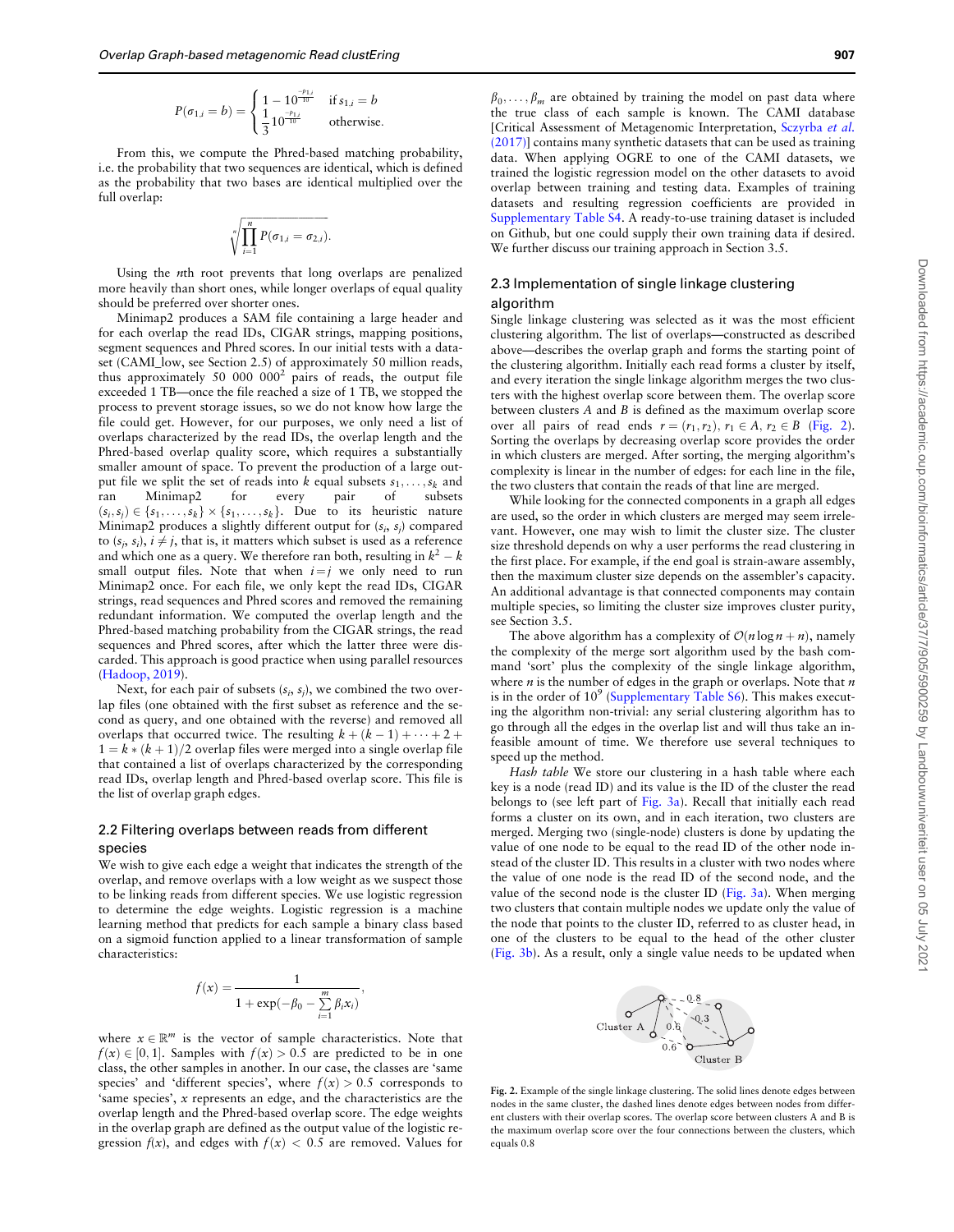<span id="page-3-0"></span>

Fig. 3. Merging two clusters of (a) a single node each and (b) multiple nodes by changing the value of one node to be equal to the ID of the other node. An arrow points from a key to its value in the hash table. An arrow from a circle to a square indicates that this read is in the cluster corresponding to the square. An arrow from one circle to another indicates that the read from which the arrow departs is in the same cluster as the read that the arrow points to. Fill patterns allow for identification of nodes between the two steps

two (potentially large) clusters are merged. See below for details on obtaining the cluster head.

Updating the cluster with the shorter maximum chain Suppose we have arrived at an iteration where the algorithm considers the overlap between reads  $r_1$  and  $r_2$ . Then the clusters containing reads  $r_1$  and  $r_2$ , denoted by  $C_1$  and  $C_2$ , respectively, need to be merged. We need to identify the heads of  $C_1$  and  $C_2$  by traversing the path through the hash table from reads  $r_1$  and  $r_2$  to the respective cluster heads. The number of operations for this procedure equals the length of the path from  $r_1$  to the head of cluster  $C_1$  plus the length of the path from  $r_2$  to the head of cluster  $C_2$ . For example, consider the cluster in the lower part of Figure 3b, and suppose the right-most node in this cluster is  $r_1$ . To find the cluster ID (the square), one needs to traverse three nodes, hence four operations are required. We thus need to keep the length of the longest chain in each cluster short. When merging two clusters, we therefore redirect the head of the cluster with the shorter maximum chain within the cluster to the head of the other cluster. The length of the maximum chain for each cluster is stored in a dictionary. As a result, the maximum chain within a cluster of size m will never exceed  $1+|m/2|$ , see Appendix D for a proof. This leads to an overall complexity of the single linkage clustering algorithm of  $O(n \log n + nm + n)$ .

Parallelization of the single linkage clustering algorithm Although the single linkage clustering algorithm, an inherently sequential algorithm, is very fast and simple, the overlap file contains from tens of millions up to billions of overlaps and going through these one by one could take up to months for a metagenomic dataset. After going through a number of these lines, hence after several clusters have been merged, many overlaps become redundant: they are overlaps between pairs of reads that are in the same cluster already, or merging their clusters yields a too large new cluster. We prefilter these redundant edges using a parallel process, see Figure 4. First, the overlap file is split up in batches of a predetermined number of overlaps, and the batches are processed iteratively. At iteration  $i$ , batch  $i$  is split into minibatches from which redundant edges are removed. To determine whether an overlap is redundant, the algorithm checks whether the two reads are in the same cluster already which has complexity  $O(n \log n + nm + n)$ , see the previous paragraph. If the reads are in different clusters the algorithm checks whether the total size of the two clusters does not exceed the maximum allowed cluster size, which can be done efficiently since the algorithm keeps track of all cluster sizes using a hash table. The minibatches are processed in parallel and the remaining edges are returned to the main process. Starting from the clustering obtained in iteration  $i - 1$ , the main process then continues merging clusters based on this reduced list of edges. The resulting clustering forms the starting point for the next iteration. After several iterations more than 99.9% of the edges have become redundant, so the main process has only few edges left for merging clusters which largely speeds up the process.



Fig. 4. Schematic overview of the parallellization approach. In each iteration, each parallel process receives a set of edges (square brackets). It removes redundant edges and passes the remaining edges on to the main process, which then merges clusters

#### 2.4 Merging clusters with Mash

Steps (1)–(3) may result in parts of the genome of one species being covered by reads that are in two or more different clusters (see Section 3.6). Such clusters yield a reduced read coverage which is undesirable for strain-aware assembly. Therefore, we use Mash (Ondov et al.[, 2016\)](#page-7-0) to combine read clusters based on sequence similarity. In short, Mash utilizes MinHash sketches to rapidly estimate the Mash distance between large sequences, sequence sets or read sets. The Mash distance is highly correlated with alignment-based metrics such as the average nucleotide identity [\(Ondov](#page-7-0) et al., [2016\)](#page-7-0). We applied Mash to compute the distance between any two read clusters as well as the P-value to estimate the confidence of a given distance, corrected for multiple testing using a Benjamini– Hochberg correction. Two clusters were merged when both the adjusted P-value and the distance were small.

#### 2.5 Data

We tested OGRE on datasets provided by the first CAMI challenge as well as a subset from the mousegut dataset from the second CAMI challenge [\(Sczyrba](#page-7-0) et al., 2017), see [Supplementary Table S1.](https://academic.oup.com/bioinformatics/article-lookup/doi/10.1093/bioinformatics/btaa760#supplementary-data) For the mousegut data, we selected five samples (S5, S31, S33, S54, and S57) such that for several species more than 10 strains were included. All datasets contain simulated short Illumina reads from a mixture of strains that can be grouped into species. The datasets differ in complexity: they contain between  $\approx 50$  million (CAMI\_low) up to  $\approx$ 77 million (toy\_medium) read pairs, 27 (CAMI\_low) up to 405 (CAMI\_mousegut) species and 30 (toy\_low) upto to 1074 (CAMI\_high) strains. Reads were quality trimmed using cutadapt ([Martin, 2011\)](#page-7-0) with a quality cutoff of 30, and reads shorter than 80 nt (after quality trimming) were removed.

#### 3 Results

This section is organized as follows. In Sections 3.1 and 3.2, the performance of OGRE is compared to other read binners for small and medium datasets, respectively. Section 3.3 presents runtime and memory usage, and Sections 3.4–3.6 discuss the performance of steps 2–4 of OGRE individually. All experiments are run on a system with 24 CPUs and 128 GB of RAM.

### 3.1 Only OGRE and Abundancebin can successfully cluster datasets with 5–10 million paired-end reads

We first tested the performance of Abundancebin ([Wu and Ye,](#page-7-0) [2011\)](#page-7-0), MetaCluster 5.0 (Wang et al.[, 2012](#page-7-0)), MBBC ([Wang](#page-7-0) et al., [2015\)](#page-7-0)—three state-of-the-art reference-free clustering methods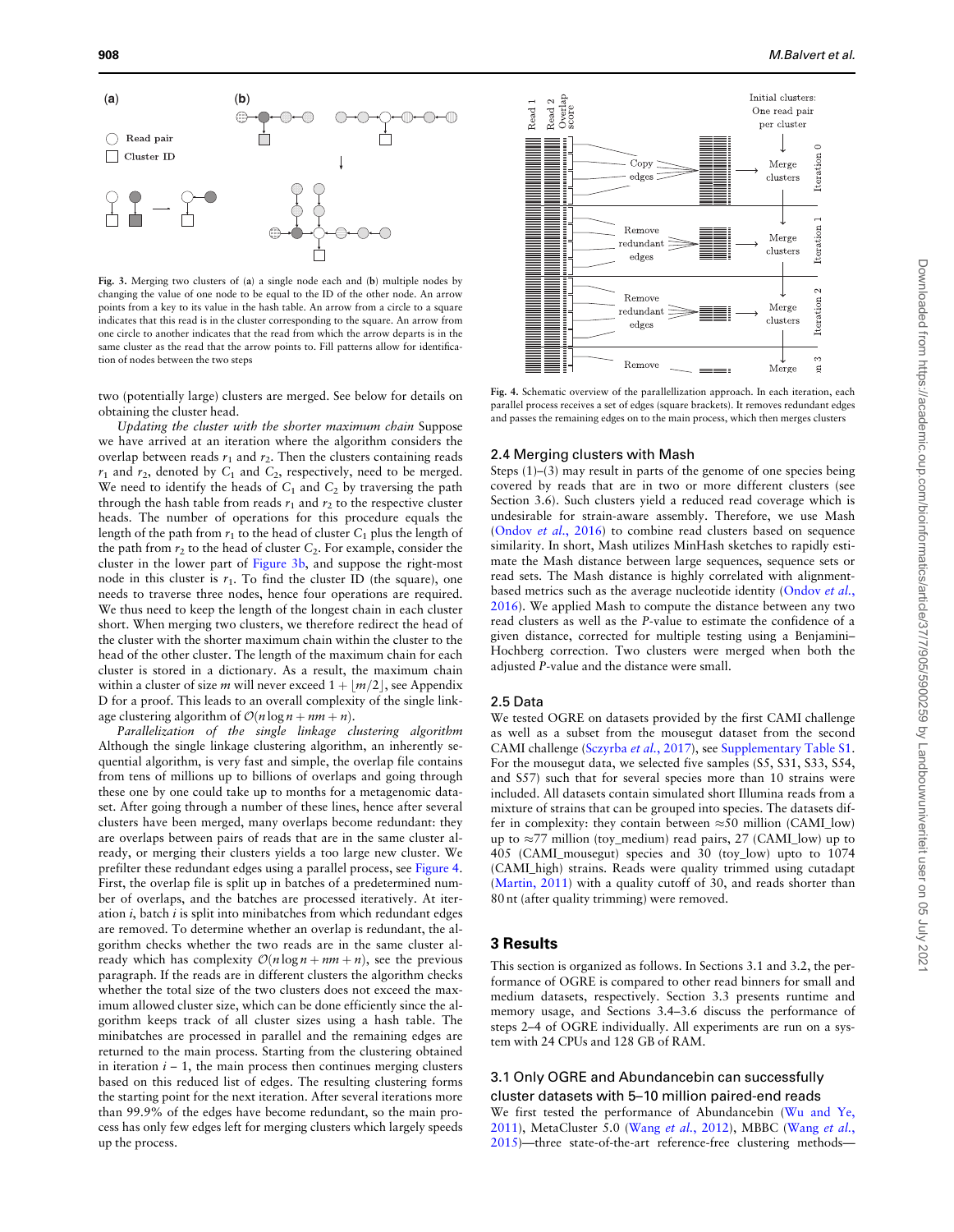and OGRE on small datasets containing 5–10 million paired-end reads of 2–4 species. These datasets were obtained by including only the reads that belong to a chosen subset of the species in the CAMI\_low dataset. We created three datasets with varying abundance distributions and number of species, see [Supplementary Table](https://academic.oup.com/bioinformatics/article-lookup/doi/10.1093/bioinformatics/btaa760#supplementary-data) [S2.](https://academic.oup.com/bioinformatics/article-lookup/doi/10.1093/bioinformatics/btaa760#supplementary-data) Results are provided in [Supplementary Table S5.](https://academic.oup.com/bioinformatics/article-lookup/doi/10.1093/bioinformatics/btaa760#supplementary-data) OGRE was run without Mash and unlimited cluster size. We could not run OGRE on datasets provided in the papers of the other tools and directly compare our results, as for these datasets, only fasta files are available while OGRE uses the additional information contained in the Phred scores.

For the dataset with the smallest number of reads (2species\_a), MBBC did not complete the read clustering within 2 months, so we terminated it. We therefore did not attempt to run MBBC on larger datasets.

MetaCluster 5.0 gave clusters containing reads from a single species. However, these clusters were very small:  $< 1\%$  of the reads were clustered. This may be because MetaCluster 5.0 can only process data where all reads have the same length, which forced us to truncate the reads at the length of the shortest read after QC (80 nt).

Abundancebin allows the user to predefine the number of clusters. When Abundancebin was provided with the correct number of clusters, it could not cluster subset 2species\_b. For both 2species\_a and 4species, when Abundancebin was instructed to find two or four clusters, those clusters contained reads from multiple species. Abundancebin clustered all reads. Not providing the number of clusters to Abundancebin resulted in a single cluster with all reads for subset 2species\_a, and did not finish within 2 months for the other datasets.

OGRE found clusters for all datasets. Note that OGRE does not require the number of clusters as an input. For all datasets OGRE provided single-species clusters, and the number of clusters per species varied from 1 to 333. For species with high read coverage >98% of all reads were placed in a cluster, whereas for lowcoverage species only 3% of the reads were clustered, which is inevitable as low coverage implies few overlaps, if any.

In summary, for the datasets where Abundancebin found clusters it was able to cluster all reads but could not achieve single-species clusters. MetaCluster 5.0 obtained pure clusters, but only less than 1% of reads were clustered. OGRE provided pure clusters and clusters more than 98% of the reads for species with high read coverage  $(>10\times).$ 

#### 3.2 Clustering CAMI\_low with available read clustering methods gives memory and time issues

We have attempted to perform read clustering of the CAMI\_low dataset [\(Supplementary Table S1](https://academic.oup.com/bioinformatics/article-lookup/doi/10.1093/bioinformatics/btaa760#supplementary-data)) using Abundancebin [\(Wu and Ye,](#page-7-0) [2011\)](#page-7-0), MetaCluster 5.0 (Wang et al.[, 2012\)](#page-7-0) and MBBC ([Wang](#page-7-0) et al.[, 2015\)](#page-7-0). These methods were unable to finish within reasonable time when applied to subsets of the data. MBBC spent over a month on a subset containing 5% of the species before we stopped the process. Abundancebin was able to handle this subset, but after running it on 20% of the reads for 3 weeks, we stopped the process. MetaCluster 5.0 could manage 20% of the data, again clustering 1% of the reads, but was not able to handle the full dataset. Table 1 shows for each method which datasets it can handle.

#### 3.3 No memory- and runtime issues with OGRE for all but one dataset

Runtimes for OGRE are presented in [Supplementary Table S6,](https://academic.oup.com/bioinformatics/article-lookup/doi/10.1093/bioinformatics/btaa760#supplementary-data) where we ran steps 1–3 of OGRE and no limit on the cluster size. Note that the toy\_low dataset is missing: our method could not be run on this dataset within reasonable time. This was due to the large number of overlaps that Minimap2 identified, resulting in a prohibitively large runtime and overlap file. For the remaining five datasets our parallelization approach made overlap graph-based clustering feasible on a multicore system. The overall procedure took between 60 and 160 h on a 24 CPU system.

The main issue with constructing an overlap graph by directly running Minimap2 on the CAMI data is the excessively large output

Table 1. An overview of four clustering methods, showing whether these methods are able to cluster the datasets considered in this article within a month on a 24 CPU system

| Dataset                       |    |     | MBBC Abundancebin MetaCluster 5.0 OGRE |     |
|-------------------------------|----|-----|----------------------------------------|-----|
| 2species_a                    | No | Yes | Yes                                    | Yes |
| 2species_b                    | No | No  | <b>Yes</b>                             | Yes |
| <b>4</b> species              | No | Yes | <b>Yes</b>                             | Yes |
| CAMI low- $5\%$ <sup>a</sup>  | No | Yes | <b>Yes</b>                             | Yes |
| CAMI low- $20\%$ <sup>a</sup> | No | No  | Yes                                    | Yes |
| CAMI_low                      | No | No  | No                                     | Yes |
| CAMI_medium                   | No | No  | No                                     | Yes |
| CAMI_high                     | No | No  | No                                     | Yes |
| toy_low                       | No | No  | No                                     | No  |
| toy_medium                    | No | No  | No                                     | Yes |
| toy_high                      | No | No  | No                                     | Yes |

<sup>a</sup>5 and 20% of the species were randomly selected and included in the subset.

file (over 1 TB). The algorithm described in Section 2.1 was developed to overcome this issue, hence the main performance indicator for this step was the size of the resulting overlap files. The final overlap file had an acceptable size (up to 360 GB, see [Supplementary](https://academic.oup.com/bioinformatics/article-lookup/doi/10.1093/bioinformatics/btaa760#supplementary-data) [Table S6](https://academic.oup.com/bioinformatics/article-lookup/doi/10.1093/bioinformatics/btaa760#supplementary-data)).

### 3.4 The prediction step removes many different species overlaps and keeps most same species overlaps

For a given overlap, we aim to predict whether the corresponding reads originate from the same genome based on the overlap length and a Phred-based matching probability.

First, we compared the distributions of the overlap length and the Phred-based matching probability for same-species versus different-species pairs of reads. We randomly selected overlaps from each of the datasets: 1 000 000 same-species pairs and 1 000 000 different-species pairs. Comparing the distributions for overlap length and Phred-based matching probability for same-species overlaps and different-species overlaps [\(Supplementary Fig. S1\)](https://academic.oup.com/bioinformatics/article-lookup/doi/10.1093/bioinformatics/btaa760#supplementary-data) shows that the Phred-based probability score can be a valuable predictor for whether an overlap corresponds to reads from the same species, while the overlap length seems less indicative.

[Supplementary Table S7](https://academic.oup.com/bioinformatics/article-lookup/doi/10.1093/bioinformatics/btaa760#supplementary-data) shows train and test accuracies for the five datasets from the first CAMI challenge. The first column indicates the dataset for which the reads are to be clustered (the test data). The training data were constructed by randomly selecting 10 000 overlaps between reads from the same species and 10 000 overlaps between reads from different species from each of the four datasets other than the test data, and combining those into a single training dataset. Note that there was a big gap between the training and the test accuracy, which is due to a combination of two factors. The test data (containing the complete overlap graph) were highly unbalanced: over 99% of the edges corresponded to an overlap between reads from the same species. This, combined with the model being far better at recognizing same species overlaps than different species overlaps, yielded a higher accuracy for the test data than for the training data.

This step aims to discard as many overlaps between reads from different species as possible—such overlaps lead to merging clusters with reads from different species—while keeping most of the samespecies overlaps. We consider the fraction of same species- and different species overlaps that were discarded by the logistic regression classifier. [Supplementary Table S7](https://academic.oup.com/bioinformatics/article-lookup/doi/10.1093/bioinformatics/btaa760#supplementary-data) shows that while for most datasets more than 90% of the same species overlaps were kept, around half of the overlaps that link different species were discarded, and for CAMI low this was even over 90%.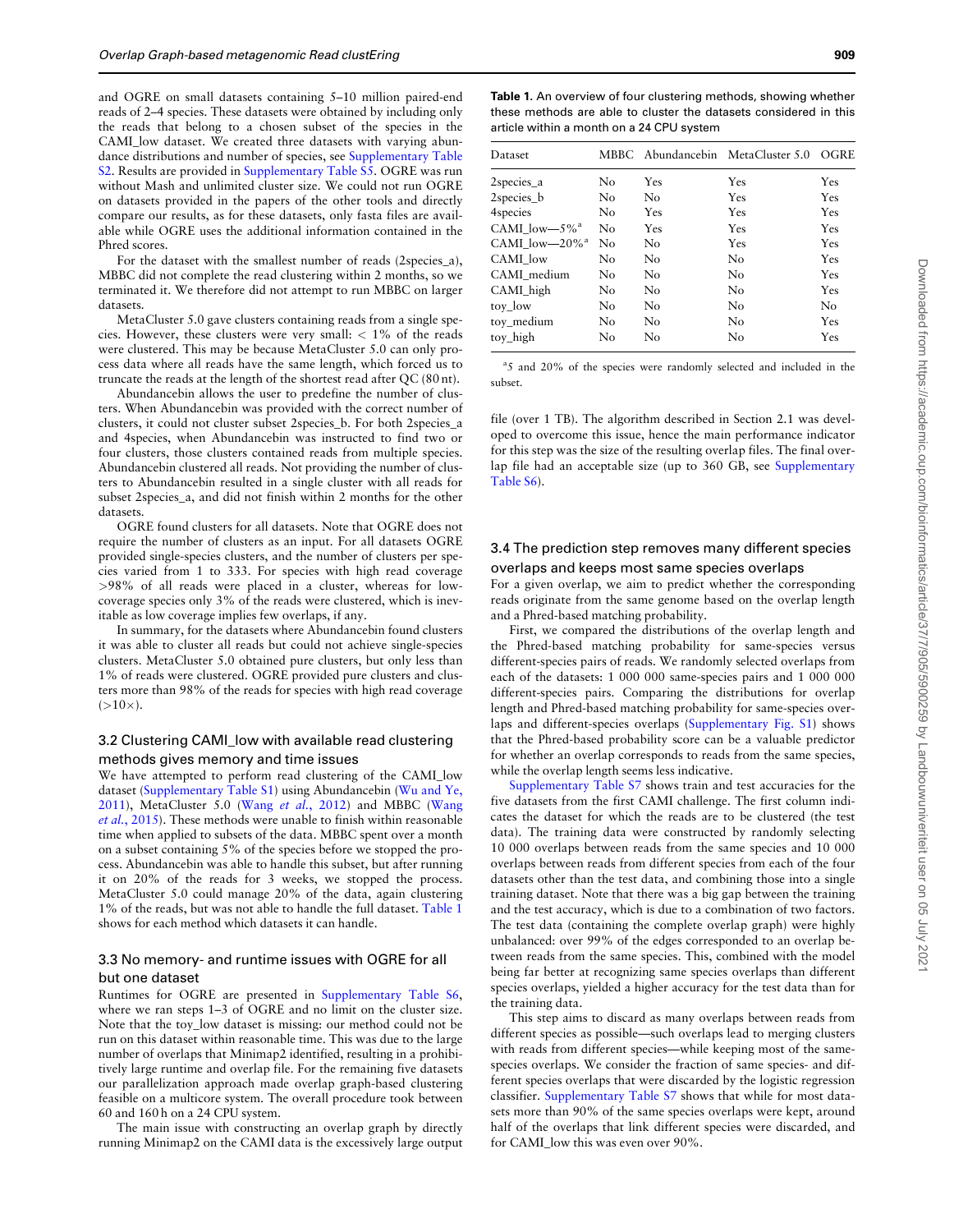#### <span id="page-5-0"></span>3.5 Clustering obtained after step 3 gives sensible results for all datasets but one

For each dataset the clustering was performed with a maximum cluster size of 3300, 17 000 and 33 000 reads (corresponding to at most 1 million, 5 million and 10 million base pairs, respectively), as well as with unlimited cluster size (i.e. with all overlaps included). All clusters of <20 reads were discarded, and these reads were considered as not clustered. We first evaluated the clustering obtained after step 3 [\(Fig. 1\)](#page-1-0). The effects of applying Mash, step 4, will be presented in Section 3.6.

In a perfect clustering each read is clustered, all reads from the same species are in one cluster and each cluster contains reads from only one species. We thus assessed the fraction of reads that was clustered, the number of clusters per species and the number of species per cluster. The fraction of reads clustered was generally high for species with high read coverage  $(>10\times,$  [Supplementary Fig. S2](https://academic.oup.com/bioinformatics/article-lookup/doi/10.1093/bioinformatics/btaa760#supplementary-data)). As maximum cluster size increased, the number of clustered reads increased as well. For toy\_high only 0.01% of the reads were clustered regardless of the maximum cluster size [\(Supplementary Fig.](https://academic.oup.com/bioinformatics/article-lookup/doi/10.1093/bioinformatics/btaa760#supplementary-data) [S2e](https://academic.oup.com/bioinformatics/article-lookup/doi/10.1093/bioinformatics/btaa760#supplementary-data)). The reads from species with a low read coverage were spread over many clusters, while reads from a high coverage species were placed in a single cluster ([Supplementary Fig. S3](https://academic.oup.com/bioinformatics/article-lookup/doi/10.1093/bioinformatics/btaa760#supplementary-data)). The maximum number of species in a cluster increased with maximum cluster size, while the total number of clusters decreased [\(Supplementary Fig.](https://academic.oup.com/bioinformatics/article-lookup/doi/10.1093/bioinformatics/btaa760#supplementary-data) [S4\)](https://academic.oup.com/bioinformatics/article-lookup/doi/10.1093/bioinformatics/btaa760#supplementary-data).

To gain insight in the trade-off between the number of species per cluster and the number of clusters per species we looked at sensitivity and specificity. Two reads in the same cluster that stem from the same (different) species are a true (false) positive, while two reads in different clusters from the same (different) species are a false (true) negative. Figure 5 shows that when the maximum cluster size increased, sensitivity increased at the cost of specificity. These differences were major when comparing unlimited cluster size to limited cluster size, while the differences among the clusterings with limited cluster size were minor. The low sensitivity indicates that many pairs of reads from the same species were in different clusters, and thus many clusters per species existed. Figure 6 shows the maximum divergence between any two genomes in a cluster, averaged over the clusters. Here, global divergence is the divergence over the full genome, while local divergence solely considers the part where two genomes overlap. Naturally divergence increased with cluster size.

3.6 Merging clusters with Mash improves the clustering We evaluated the effect of using Mash (step 4, see [Fig. 1](#page-1-0)), to obtain clusters of size at most  $m_1$ , and compared it to a clustering obtained with steps 1–3 where cluster sizes after step 3 (single linkage cluster-ing, see [Fig. 1](#page-1-0)) were restricted to be at most  $m_2 = m_1$ . Note that when Mash produces clusters of size at most  $m_1$ , step 3 should give clusters of size at most  $m_2 < m_1$ . Mash used under 12 h on 12 CPUs.

Figure 5 shows no decisive benefit from using Mash as a fourth step over clustering with steps 1–3 only, it merely leads to a different trade-off between specificity and sensitivity. This is supported by [Supplementary Figures S3 and S4,](https://academic.oup.com/bioinformatics/article-lookup/doi/10.1093/bioinformatics/btaa760#supplementary-data) which show that applying Mash in step 4 reduced the number of clusters but increased the number of species per cluster. However, Mash had clear benefits when looking at within-cluster genome divergence: a clustering of maximum size 17 000 or 33 000 obtained with Mash had a lower divergence than clusters with the same maximum size obtained with steps 1–3 only (Fig. 6).

[Figure 7a](#page-6-0) shows a part of the source genome of one strain with reads that are mapped to their original (known) positions. Reads with the same color belong to the same cluster. Rows 1, 3 and 6 in [Figure 7a](#page-6-0) show that step 3 often resulted in two clusters covering the same part of the genome, while Mash often merged these clusters into one (rows 2 and 4). For  $m_1 = 33000$  and  $m_2 = 17000$  (row 5) Mash did not merge the two visible clusters, since these two clusters each contained 17 000 reads.

To obtain an aggregate overview of the clustering performance of Mash based on the number of clusters that cover a position on



Fig. 5. Sensitivity (fraction of pairs of reads from the same species that are in the same cluster) and specificity (fraction of pairs of reads from different species that are in different clusters) obtained with various settings of OGRE. Two reads in the same cluster that stem from the same (different) species are a true (false) positive, while two reads in different clusters from the same (different) species are a false (true) negative. The complete figure is shown on the left.  $m_1$  is the maximum allowed clustering size after step 4,  $m_2$  is the maximum allowed cluster size after step 3. If  $m_1$  is not given the clustering was obtained without step 4. The figure on the right zooms in on the region in the top left corner of the full figure and does not show the results obtained with unlimited cluster size.



Fig. 6. Maximum divergence between two genomes in the same cluster, averaged over all clusters.  $m_1$  is the maximum allowed clustering size after step 4,  $m_2$  is the maximum allowed cluster size after step 3. If  $m_1$  is not given the clustering was obtained without step 4. Global divergence is the fraction of the bases that is not matched between two reads. For local divergence only the overlapping regions of two reads are considered

the source genome, we introduce the Diversity of Covered Clusters (DCC):

$$
DCC_k = -\sum_{i=1}^c p_i \log(p_i),
$$

with  $k$  a coordinate on the source genome,  $c$  the number of clusters covering position  $k$  and  $p_i$  the proportion of reads covering position  $k$  that belong to cluster  $i$  as a fraction of the total number of reads covering position k. A low DCC indicates that few clusters cover a base position, and ideally  $DCC = 1$ . We calculated  $DCC_k$  for three million randomly chosen base positions on the source genomes of CAMI\_low. The distribution of  $DCC_k$  [\(Fig. 7b](#page-6-0)) shows that Mash lowered the DCC index significantly, and that the best results were obtained when running OGRE with a maximum cluster size of 3300 after step 3 and 33 000 after step 4.

#### 3.7 Multispecies clusters correspond to conserved genomic regions

Several clusters contained multiple species. For datasets CAMI\_low, CAMI\_medium and CAMI\_high, many of the reads in clusters that contained at least two species map to protein-coding genes ([Supplementary Fig. S5](https://academic.oup.com/bioinformatics/article-lookup/doi/10.1093/bioinformatics/btaa760#supplementary-data)). Zooming in on some of the clusters with two species showed that the regions linking the different genomes corresponded to genes encoding highly conserved protein products, including DNA-directed RNA polymerase subunit beta. This indicates that the overlap graph contained hubs that correspond to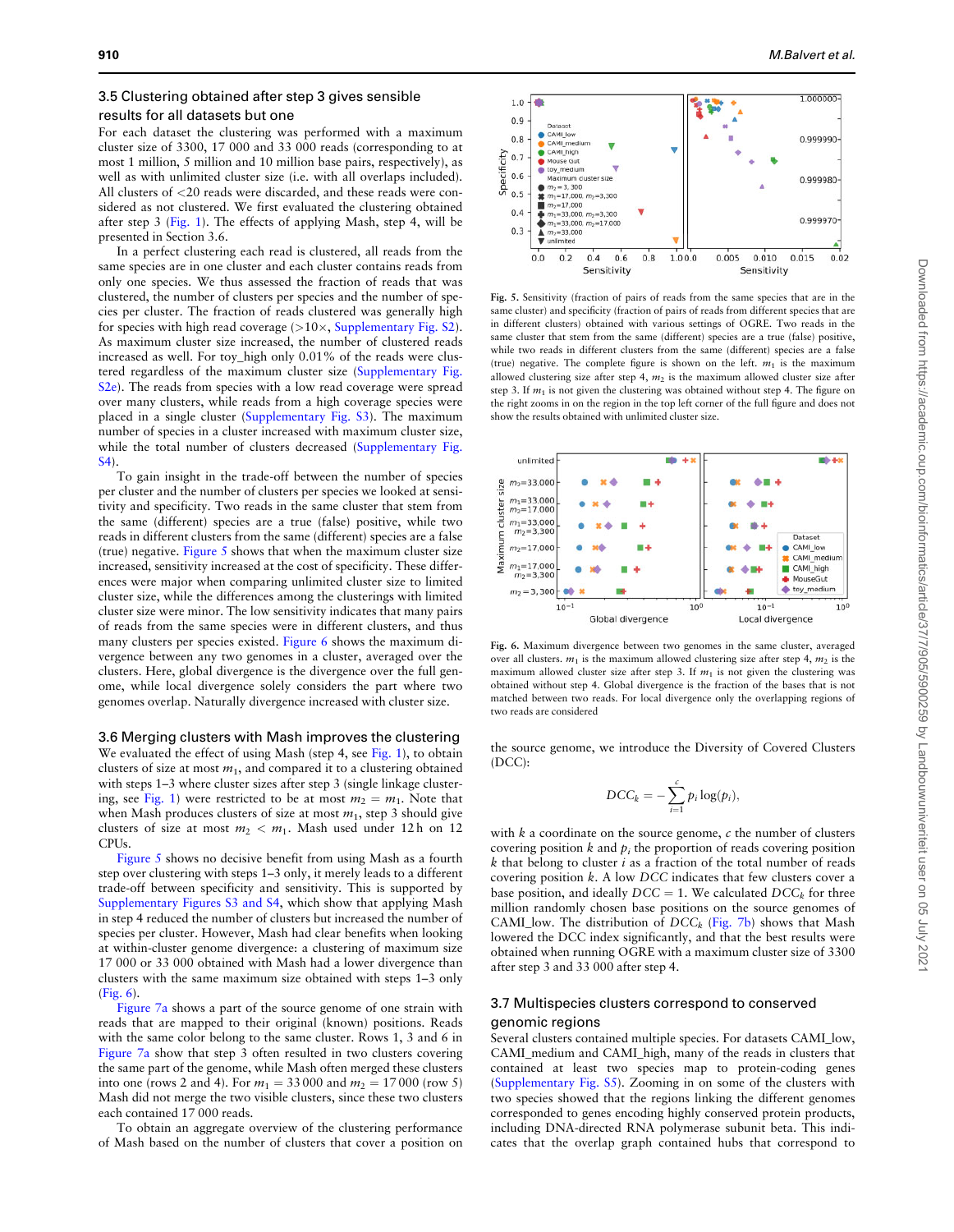<span id="page-6-0"></span>

Fig. 7. A comparison of six clustering strategies for CAMI\_low. (a) A fraction of the source genome with reads mapped to their source position viewed through IGV [\(Robinson](#page-7-0) et al.[, 2011](#page-7-0)). The colors of the reads indicate the cluster they belong to for six different clustering strategies. (b) The distribution of the Diversity of Covered Clusters (DCC) index over the three million randomly selected positions on the source genome for six clustering strategies

shared sequences in the genome, explaining why an overlap graphbased read clustering approach yields some multispecies clusters.

#### 3.8 Weak clustering for toy\_high inherent to the data

The toy\_high dataset is the only dataset for which a weak clustering was obtained. This is due to the low read coverage per strain: 47% of the strains has a read coverage below  $2 \times$ , and 75% of the strains has a read coverage below  $5 \times$ . This, in combination with the short read length of the toy datasets, makes both clustering and assembly nearly impossible.

#### 3.9 Testing the use of OGRE to enhance assembly

As described before, there is substantial motivation for clustering reads before assembly to enhance metagenome assembly at strainlevel resolution (Howe et al.[, 2014;](#page-7-0) [Tanaseichuk](#page-7-0) et al., 2012; [Wang](#page-7-0) et al.[, 2012](#page-7-0)). We conducted a preliminary test, while leaving the development of a complete clustering and assembly pipeline for future work. We assembled reads in three steps: (1) cluster reads using OGRE, (2) assemble reads of each cluster separately using SPAdes ([Bankevich](#page-7-0) et al., 2012) and (3) assemble the *full* dataset of unassembled reads with SPAdes using the contigs obtained in step (2) as a guidance with the SPAdes option-trusted contigs. Note that step (3) is necessary as for some species reads are present in different clusters. We used an OGRE clustering with  $m_1 = 33000$ ,  $m_2 = 3300$ , as these settings led to the best DCC (Fig. 7) and performed well in terms of divergence [\(Fig. 6\)](#page-5-0). The assembly was compared with directly assembling the full read dataset and assembly based on a random clustering. MetaQUAST was used to assess the quality of the assembly ([Mikheenko](#page-7-0) et al., 2016). We did not use MetaSPAdes, as earlier work shows that it is outperformed by SPAdes even for metagenome data [\(Baaijens](#page-7-0) et al., 2017).

[Supplementary Table S8](https://academic.oup.com/bioinformatics/article-lookup/doi/10.1093/bioinformatics/btaa760#supplementary-data) shows that OGRE improved the contig length (N50 and NA50) quite substantially, and reduced the number of partially unaligned contigs (except for CAMI\_medium) and the number of misassemblies compared to an assembly of an equal number of randomly selected reads, and of all reads. Both a random clustering and clustering with OGRE led to an improvement in the recovered fraction of the genome compared to assembly of all reads ([Supplementary Table S8](https://academic.oup.com/bioinformatics/article-lookup/doi/10.1093/bioinformatics/btaa760#supplementary-data)).

#### 4 Discussion

This article presents OGRE, an overlap graph-based read clustering approach for clustering the reads in large metagenomic datasets. It (1) constructs an overlap graph using Minimap2, (2) filters out a large fraction of the overlaps between reads from different species, (3) clusters reads using single linkage clustering and (4) merges highly similar clusters using Mash. Even though these four key processes of OGRE all have low computational complexity, we encountered computational difficulties due to the size of metagenomic datasets that were resolved within OGRE. First, Minimap2 resulted in an unacceptably large overlap file for our test cases. OGRE therefore applies Minimap2 to parts of the data, removes redundant information from the separate overlap files and merges the resulting files. Second, while the single linkage algorithm is a highly efficient approach for clustering reads from the overlap graph, it is sequential in nature and applying it to the long edge list resulted in unacceptable computation times. As 99% of these overlaps were redundant, we developed a preprocessing approach that filters redundant reads from subsets of the edge lists in parallel and as such made clustering computationally feasible.

Only OGRE and Abundancebin were able to cluster small datasets. While Abundancebin was able to cluster more reads than OGRE, its clusters contained a mix of species as opposed to the single-species clusters provided by OGRE. Abundancebin could only obtain results when the number of clusters is given a priori. OGRE was the only clustering approach that could handle metagenomesized datasets.

For the toy\_high dataset insufficient overlaps were found due to the low coverage of the genomes in the dataset. Conversely, OGRE was unable to cluster toy\_low due to the long list of overlaps identified by Minimap2. One can set Minimap2 parameters such that it stores fewer overlaps, see [Supplementary Table S3.](https://academic.oup.com/bioinformatics/article-lookup/doi/10.1093/bioinformatics/btaa760#supplementary-data)

OGRE allows for limiting the cluster size after both steps 3 and 4. Several configurations were tested, where each provides a different trade-off between sensitivity and specificity. Mash was able to reduce both local divergence and DCC, which reflects the number of clusters that cover a position on the source genome. For all datasets, the best local divergence and DCC were obtained with a maximum cluster size of 3300 after step 3 and 33 000 after step 4.

The logistic regression uses a cutoff for edge removal. This cutoff represents a trade-off between the number of clusters and cluster purity. A low cutoff means that more edges are kept and clusters are merged further, leading to fewer and larger clusters per species and more species per clusters. Conversely, a higher cutoff leads to more and smaller clusters and fewer species per cluster.

In practice, there are two challenges with the concept of overlap graph-based read clustering. First, a connected component in the overlap graph may contain reads from multiple genomes that share part of their sequence. We indeed observed some clusters that contain reads from multiple species. The low local divergence between genomes within a cluster indicates that this corresponded to identical subsequences in genomes, leading to hubs in the overlap graph. This is a common feature in metagenomics data [\(Koren](#page-7-0) et al., [2011\)](#page-7-0). A possible future avenue for resolving this could include removing hubs from the network and adding the associated reads to multiple remaining clusters. Second, reads from a single genome may cluster into multiple separate connected components in the overlap graph when read coverage is low. This is consistent with our observations: while the clustering approach worked well for species with a relatively high read coverage, many reads from species with low read coverage (below  $\sim$ 15 $\times$ ) remained unclustered. Applying a k-mer-based read clustering method to the remaining reads may resolve this issue. This is left for future research.

A species-specific read clustering approach for metagenomics such as OGRE may contribute to metagenome assembly by breaking down the complexity of the dataset [\(Namiki](#page-7-0) et al., 2012). Combining OGRE with strain-aware assemblers will be valuable for